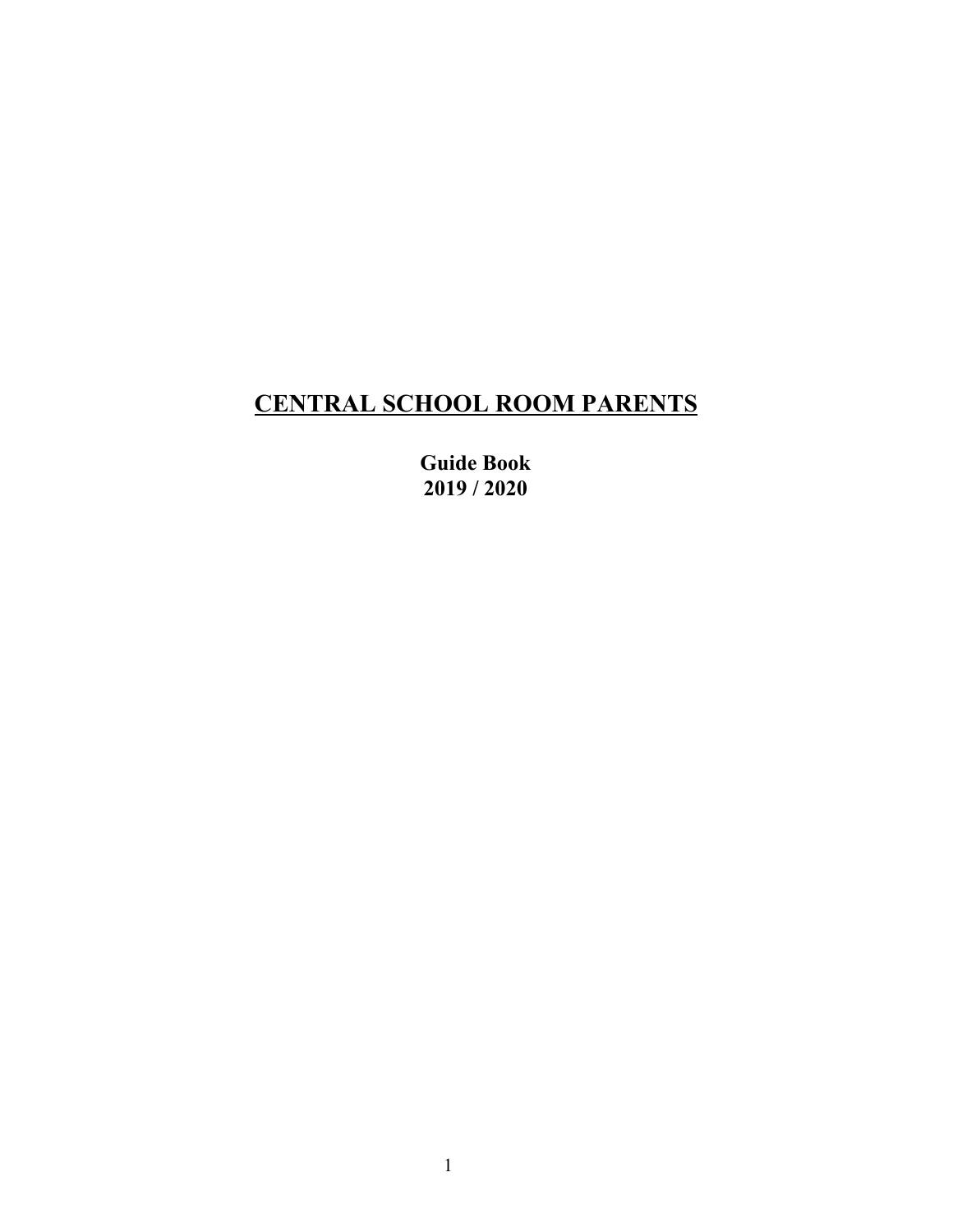Thank you for volunteering to be a 2019/2020 Central School Room Parent. As a Room Parent, you will act as the liaison between your teacher and the other parents in the class, as well as a liaison from the PTA to the classroom parents. We have designated two room parents per classroom with the following roles:

#### **Room Parent Roles**

1. **Communicator**: This room parent will receive emails from the PTA volunteer coordinator about PTA/school related information to send to the class. This person is also the room parent the teacher will contact for classroom requests (field trips, classroom helpers) to forward to the class parents.

2. **Sign up genius party planner**: This room parent creates the sign up genius for each party during the year. The room parent does not need to attend every party, but rather create the sign up template and recruit volunteers. Before each party, there will be a few craft and game suggestions on the PTA website. If no one has an idea, you will have a default to use for the party (e.g., the volunteer to work the craft table won't need to come up with an idea, unless he/she wants to). Volunteers supply the materials for the craft/game. The teacher will not be expected to help with this (yet some will!).

#### **Casual Parent Party**

Since the PTA will host a Parent-Teacher Party on September 27th, the classroom parent parties are *optional* this year. If the room parents decide to host a party, the two of you are responsible for the planning.(If no one wants to host, the Rock House, Wilmette Wine Cellar, etc. have worked very well in the past.)

This is always a nice opportunity for parents in the class to get to know each other early in the school year – *especially for the younger grades*. Teachers should be invited but feel no pressure to attend. Room parents can coordinate food and drink for this event. Feel free to ask your class to bring a dish/beverage to share.

## *Helpful Hints for Parent Party:*

- 1. Keep it simple. Some light adult beverages and appetizers/desserts work well. People generally don't much at these events.
- 2. It should last no longer than 2 hours.
- 3. Provide simple name tags always makes it easier on everyone.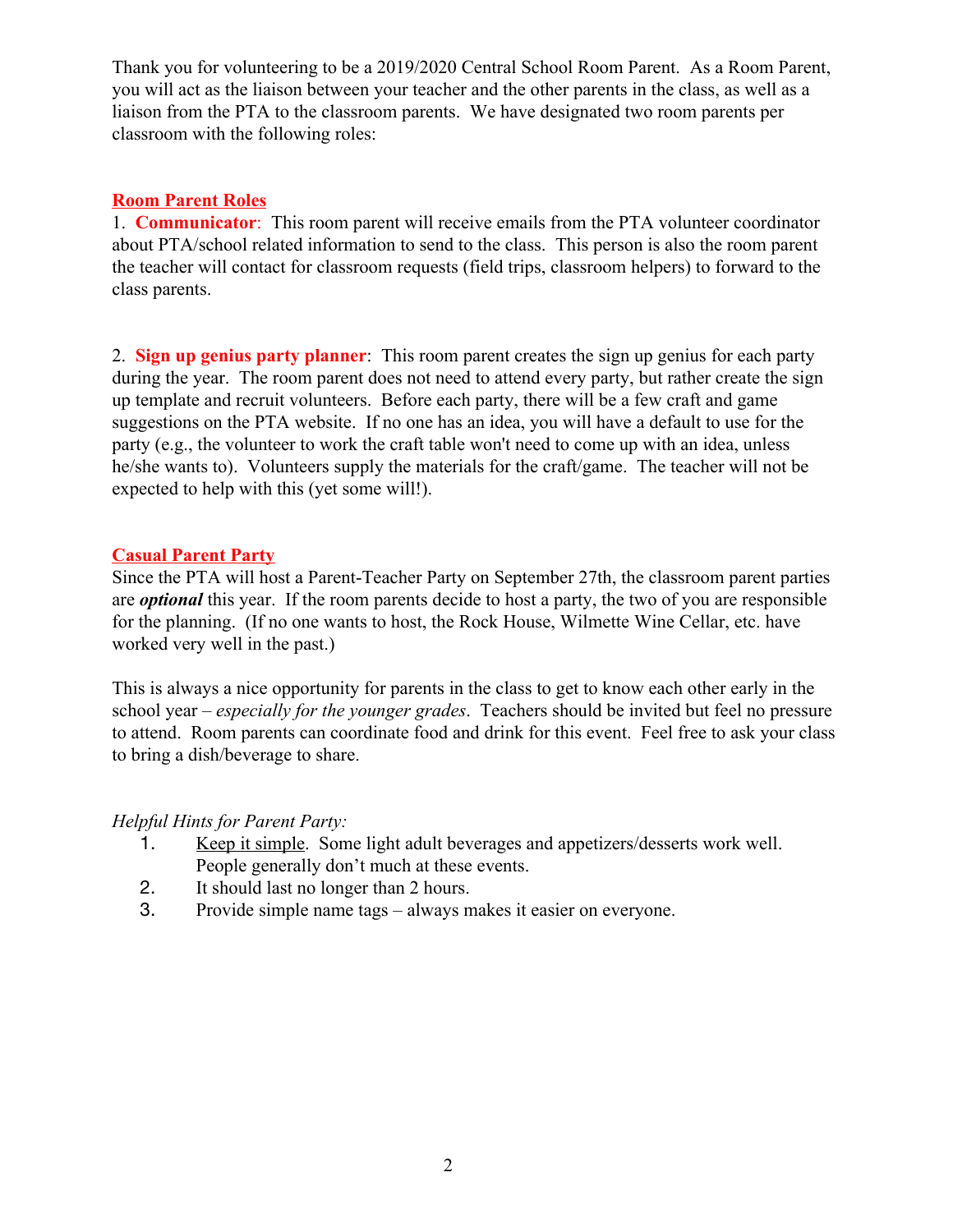# **IMPORTANT CONTACT INFORMATION**

Please feel free to contact the PTA Volunteer Coordinator with any questions, comments or concerns you may have now or throughout the year: Emily Fogarty, 847-626-5105, emmyfogarty@gmail.com

# **IMPORTANT THINGS TO DO ASAP**

**\*Meet your fellow Room Parent.** Determine who will take each role. Discuss the parent party and determine if you will have one; if so, begin to plan and send a "save the date" to class parents.

**\*Introduce yourself to the teacher**. Make sure your teacher is aware of who the room parents are and what your roles are. How teachers utilize (or do not utilize) room parents throughout the year varies.

# **CONTINUING RESPONSIBILITIES**

#### **Sharing Information with your Classroom**

Periodically, you will receive an email from the VP Volunteers (Emily Fogarty) to be distributed to your class. These emails will contain information about upcoming school events, requests from various committees for volunteers and other misc. information. **The only information you should distribute to your class should be D39 or Central School related. Only emails from the VP Volunteers and your classroom teacher should be forwarded.** We want to ensure we are distributing accurate information as well as not inundating the parents with excessive amounts of emails. Please do not distribute information regarding outside clubs, advertising or activities. **Please be PROMPT with forwarding these emails as many of the items will be time sensitive.** You will also be receiving the occasional "friendly reminder" email from the VP Volunteers (Emily Fogarty) regarding upcoming events or RP responsibilities.

#### **Attend PTA meetings (one room parent should attend each meeting)**

PTA General meetings are held at school at 9:15am

*Wednesday, September 11th - General PTA Wednesday, October 16th - General PTA Wednesday, February 5th –General PTA Wednesday, March 11th – General PTA (evening meeting 7pm) Wednesday, April 8th - General PTA (Highcrest Transition) Wednesday May 13th - General PTA (Board Transition)*

## **Newcomers**

If you hear of new kids in the classroom, please make sure to reach out to the Newcomers Committee: [newcomers@centralschoolpta.org](mailto:newcomers@centralschoolpta.org) and make sure they're aware. In addition, you can ask the teacher for their contact information to ensure they are included in communication.